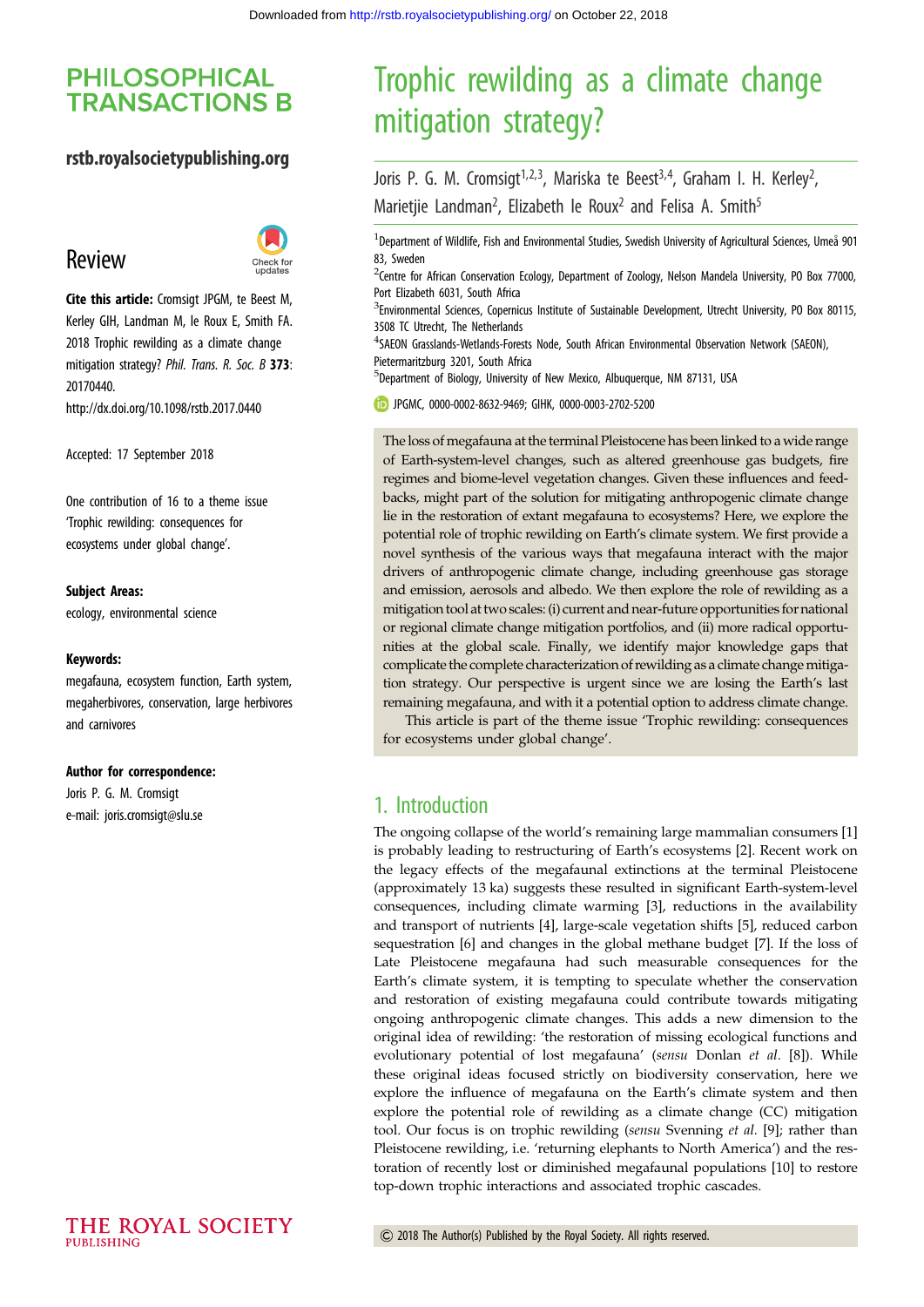<span id="page-1-0"></span>





Figure 2. Simplified scheme of the different mechanisms through which megafauna may influence drives of anthropogenic CC.

# 2. Mechanisms through which megafauna may affect climate

The commonly recognized drivers of anthropogenic CC include emission of greenhouse gases (e.g.  $CO<sub>2</sub>$ ,  $CH<sub>4</sub>$ , N<sub>2</sub>O, halocarbons), increased production of aerosols (mineral dust, sulfate, nitrate, organic carbon and black carbon), and changes in albedo due to alterations of land cover (figure 1). We discuss how herbivory may influence these drivers through four main pathways: (i) emission of greenhouse gases, (ii) impacts on fire regimes, (iii) effects on nutrient cycling and transport, and (iv) direct impacts on vegetation and soil (figure 2). We also discuss the role of herbivore functional traits, such as digestive physiology, body mass and feeding type, in these pathways.

### (a) Herbivores and greenhouse gas emissions

The anaerobic microbial fermentation of plant materials in the rumen, colon or caecum by herbivores results in the production of several greenhouse gases. The most important of these is methane. Although approximately 200 times less abundant than atmospheric  $CO<sub>2</sub>$ , methane's greater efficiency in trapping radiation, and its reactions with other trace gases,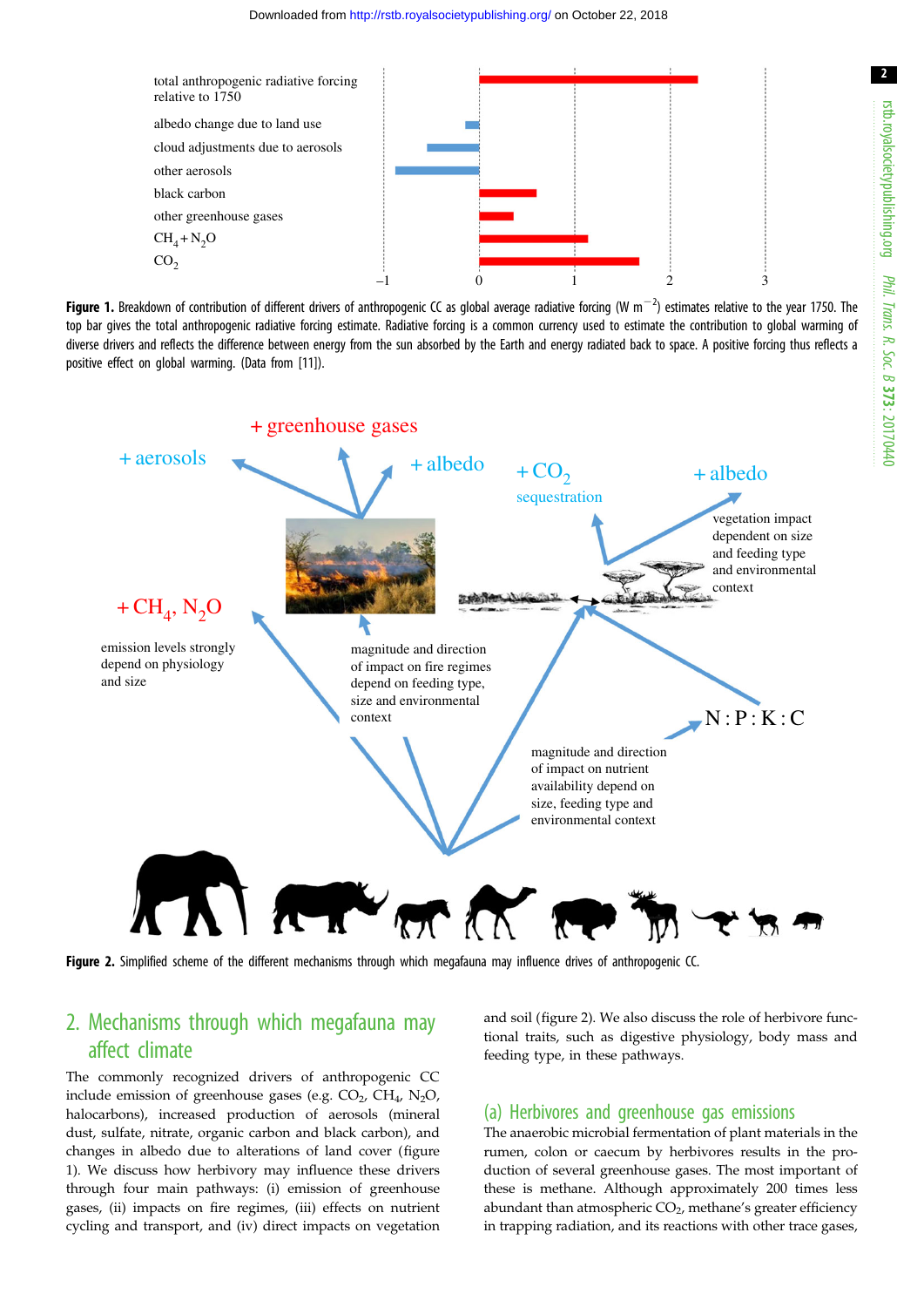leads to a significant role in the radiative forcing of climate ([\[11](#page-9-0)]; [figure 1](#page-1-0)). Today, domestic mammals are a major contributor of methane to the global budget [[11\]](#page-9-0), but wild mammals were a major source prior to the Late Pleistocene megafaunal extinction [\[7\]](#page-9-0) and the historical collapse of large herds of wild ungulates in Africa and North America [[12\]](#page-9-0). Methane production by mammalian herbivores is mediated by their digestive physiology. Ruminants, such as bovids and cervids, produce much more methane than hindgut fermenters, such as equids and rhinoceroses, or non-ruminant foregut-fermenters, such as macropods and sloths. Camelids, with a digestive system similar to that of ruminants, emit much less methane than similar-sized ruminants because of lower relative food intake [\[13](#page-9-0)]. Physiology also interacts with body mass. Ruminants produce disproportionately more methane from enteric fermentation as they increase in body size, while hindgut (and non-ruminant foregut) fermenters produce relatively less. This means that a single 100 kg ruminant releases 16.2 kg CH<sub>4</sub> yr<sup>-1</sup>, whereas two 50 kg ruminants collectively produce 15.5 kg CH<sub>4</sub> yr  $^{-1}$  [\[14](#page-9-0)]. In contrast, a 100 kg hindgut fermenter releases only 2.4  $\ kg\ CH_{4}\ yr^{-1}$ .

The effects of digestive physiology and body mass on methane emissions have clear implications for rewilding. Historically, the largest herbivorous wild mammals in ecosystems were hindgut fermenters [\[15,16\]](#page-9-0). Their replacement by domestic ruminants probably led to an increase in methane emissions. Indeed, Hempson et al. [\[17\]](#page-9-0) estimated that the replacement of wild ungulates by livestock in Africa more than doubled methane emissions from 3.4 to 8.9 Tg  $\rm{yr}^{-1}$ . How megafaunal restoration might influence methane output depends on whether a reintroduction is accompanied by a concomitant reduction of livestock. Replacing domestic livestock by an equivalent biomass of hindgut megaherbivores reduces overall methane emissions, as does, to a lesser extent, replacing cattle with a similar biomass of smaller wild ruminant species.

#### (b) Herbivores and fire

Herbivores have an important and complicated influence on fire regimes, which is influenced by feeding type [\[18](#page-9-0)]. Grazers can reduce fire frequency and intensity by lowering the amount of grass fuel or by favouring less flammable grass species [[18\]](#page-9-0). The effect of grazing on fire regimes is mediated by herbivore body mass and environmental conditions. In Hluhluwe-iMfolozi Park, South Africa, only the largest grazers, white rhinoceros, shaped the grass layer and fire regimes under high rainfall conditions [[19\]](#page-9-0). In contrast, browsers may actually promote fires by increasing fuel in the form of woody debris or by opening up woody vegetation and reducing woody plant recruitment, thus promoting flammable grasses [\[18](#page-9-0)]. Unfortunately, empirical studies on the impact of browsers on fires are largely absent, as are studies on the effect of herbivores on forest fires. In such systems, intense browsing may reduce fuel in the form of, for example, litter [\[20](#page-9-0)]. However, browsing may also shift broadleaved communities towards more flammable conifers, promoting fires [[21\]](#page-9-0). Several regional palaeo-ecological studies have linked the loss of Pleistocene megafauna with increased fire at regional to continental scales [[5](#page-9-0)]. For extant systems, savannah fire prevalence across the African continent declines with grazer biomass, particularly at high levels (greater than 1500 kg  $\text{km}^{-2}$ ) and in regions with less than 1000 mm rain annually [\[17](#page-9-0)].

By changing fire regimes, herbivores can influence climate in a number of ways. First, biomass burning releases greenhouse gases. Such emissions have increased over the past century particularly in (sub)tropical systems, promoting warming [\[22](#page-9-0)]. Second, fire-emitted aerosols can lead to both warming and cooling: (i) black carbon deposits on snow and ice darken surfaces and enhance snow melt (warming effect), (ii) in the atmosphere black carbon absorbs radiation (warming effect) while sulfates, organic carbon and nitrates reflect radiation (cooling effect), and (iii) aerosols affect cloud formation and cloud properties (cooling effect) [[23\]](#page-9-0). Finally, fire directly changes surface albedo. In the short term, post-fire land surfaces have a strongly reduced albedo (warming effect) due to the dark charcoal, but in the long run, fire may increase albedo (cooling effect) if the opening of dark forests leads to greater snow exposure or to an increase in more reflective grassy systems [[24\]](#page-9-0). Although certain recent studies conclude that the net radiative forcing effect of all fire–climate feedbacks has a net cooling effect at global scales [[25\]](#page-9-0), others maintain that strong negative consequences of frequent fires on ecosystem carbon storage make the net effect of wildfires on climate remain uncertain [[26\]](#page-9-0).

Through strong effects on fire regimes, rewilding, particularly with the largest grazers, could have material consequences for the effects of fire regimes on CC drivers. However, since the net effect of wildfires on climate remains uncertain, so does the exact potential of rewilding. This uncertainty is exacerbated by ignorance of the effect of browsers on fire regimes, particularly in forests.

#### (c) Herbivores and nutrients

Mammalian herbivores alter the availability of nutrients by influencing cycling rates, transport, stoichiometry and, indirectly, fire regimes.

#### (i) Nutrient cycling rates

In the short term, both browsing and grazing accelerate nutrient cycling by adding nutrients to soil in a readily decomposable form (dung and urine), stimulating microbial activity [\[27](#page-9-0)]. In the long term, herbivory may alter plant community structure and composition, and thus the litter available to decomposers [\[27](#page-9-0)]. Until recently, it was thought that generalist grazers accelerate cycling by promoting the proportion of palatable species, while selective browsers slow cycling by removing high-quality plants and plant parts and shifting the plant community towards unpalatable species with low litter quality [[27\]](#page-9-0). This view, however, is increasingly questioned [\[28](#page-9-0)], with examples of browsers accelerating and grazers decelerating cycling [\[29](#page-9-0)]. Instead, contrasts in accelerating and decelerating cycles are now explained by effects of herbivore trampling on soil properties [[29\]](#page-9-0) and by whether plant communities are dominated by traits that enhance tolerance (leading to accelerating cycles) or resistance (decelerating) to herbivory [\[30](#page-9-0)]. Whether plant communities are dominated by tolerance or resistance traits can in part be explained by the underlying productivity of the system where tolerance traits are more likely to dominate in resource-rich environments [\[28](#page-9-0)].

#### (ii) Nutrient transport

Large mammals alter nutrient availability through the lateral transport of nutrients against gradients of accumulation. For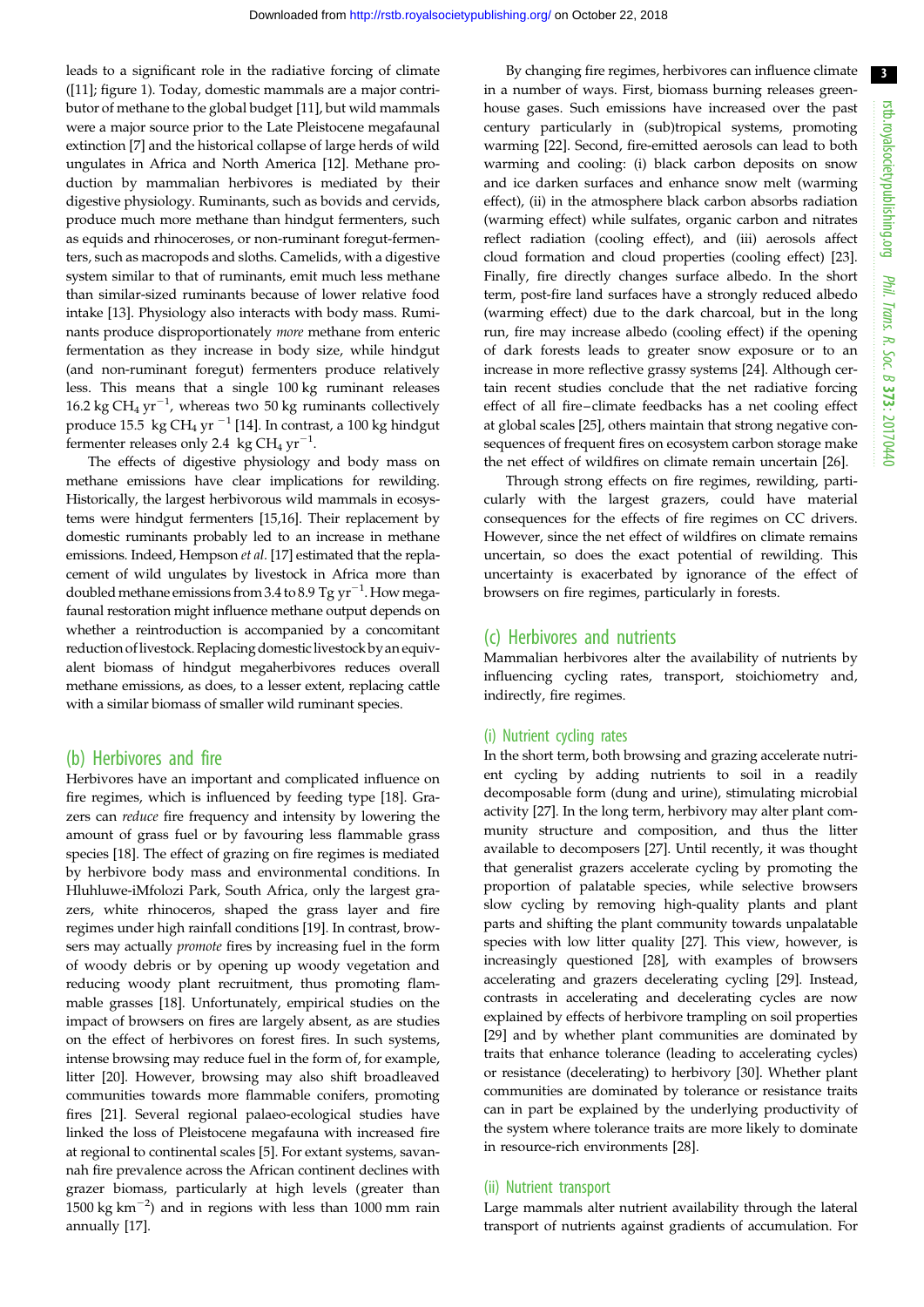### <span id="page-3-0"></span>Box 1. Megafauna, seed dispersal and carbon sequestration.

Many of the tree species in the world's tropical rainforests bear large, fleshy fruits that depend on dispersal by large mammals, so-called megafaunal fruits [[42\]](#page-10-0). For long, it was unclear why many Neotropical trees have such large fruits until Janzen & Martin [[43](#page-10-0)] suggested that they used to be dispersed by megafrugivores such as the extinct Pleistocene gomphotheres. The loss of these megafaunal dispersers strongly reduced long-distance seed dispersal [\[44](#page-10-0)], tree recruitment [\[45](#page-10-0)] and geographical ranges of many tree species [\[6\]](#page-9-0). Moreover, because tree species with megafaunal fruits have a higher wood density and become taller, modelling studies indicate that the megafaunal loss resulted in a significant drop in the carbon storage potential of Neotropical rainforests [[6](#page-9-0)[,46](#page-10-0)]. The rapid disappearance of the last remaining megafrugivores, such as African and Asian forest elephants [[47,48](#page-10-0)] and American tapirs [\[49](#page-10-0)], will have major consequences for recruitment of hardwood species [[50\]](#page-10-0). According to a recent simulation, this loss of megafrugivores would lead to carbon losses as large as 2–12% in the majority of the world's tropical forests [\[51\]](#page-10-0), and more diverse megafaunal communities are associated with increased carbon storage [\[52](#page-10-0)]. Large-scale megafrugivore rewilding programmes in these forests should therefore be seen, and financed, as carbon sequestration programmes that, in the long run, may be more effective than tree planting schemes [\[46](#page-10-0)].

example, wide-ranging large mammals can move nutrients into continental interiors [\[31](#page-9-0)] and deep-diving whales can transport nutrients back up to ocean surface layers [\[4\]](#page-9-0). They may also transport nutrients across terrestrial and aquatic boundaries, such as hippopotamuses that feed in terrestrial grasslands yet defecate in waterbodies [\[4\]](#page-9-0). The magnitude of lateral nutrient transport depends on both body mass and the social system: large-bodied species and migratory animals have the strongest impact. This has changed with the loss of biodiversity at the terminal Pleistocene; Doughty et al. [\[4\]](#page-9-0) estimated that modern systems retain less than 10% of the pre-extinction nutrient transport capacity. However, empirical data on contemporary megafaunal nutrient transport are scarce.

#### (iii) Nutrient stoichiometry

Herbivores may shape N : P stoichiometry thereby affecting plant growth potential [\[32](#page-9-0)]. This stoichiometric effect varies with feeding type and body mass. Since dung/urine N : P is positively related to food  $N : P$ , megafauna species with N-rich diets (such as green grass) are predicted to distribute disproportionately more N through their excreta [\[32](#page-9-0)]. In contrast, dung/urine N : P is hypothesized to be positively related to body mass because larger-bodied animals need to invest more P in their disproportionately large skeletons [\[32](#page-9-0)]. Thus the prediction is that larger mammals, and grazers focusing on fresh grass, would transport relatively more N, leading to P limitation, while small species, and browsers that consume N-poor plant items, would transport more P and lead to N limitation. Few studies have tested these patterns for mammalian herbivores (but see [[33\]](#page-9-0)).

#### (iv) Nutrients and fire

Herbivores may conserve soil nutrient pools by suppressing wildfires, since significant amounts of C, N and P may be lost from local ecosystems through short and long-term effects of fires [[26\]](#page-9-0).

The implications for CC mitigation of herbivore–nutrient interactions are indirect. By affecting nutrient availability and stoichiometry, herbivores may influence plant productivity positively or negatively and thus the potential for C sequestration by plants. Recent simulation studies suggest that carbon sequestration projections may be greatly overestimated if stoichiometric constraints on carbon cycling are not considered. For example, Goll et al. [\[34](#page-9-0)] show that simulations of terrestrial carbon cycle models that include N and P

limitation predict 25% less carbon uptake compared with simulations where nutrient limitation is omitted. Rewilding focused on restoring a mix of large and small species of different feeding types may facilitate lateral nutrient transport and maintain stoichiometric ratios that are optimal for plant growth. However, this synthesis has highlighted that herbivores may increase or decrease ecosystem and plant productivity, and thus carbon storage, depending on their stoichiometric effects and whether they have accelerating or decelerating effects on nutrient cycling. This in turn depends on a complex set of interactions between herbivore traits, system productivity and environmental drivers (e.g. rainfall).

### (d) Direct effects of herbivores on vegetation

Mammalian herbivores have strong direct effects on vegetation structure and composition. This is particularly true of megaherbivores ( $\geq$ 1000 kg) because their very large size allows them to use even the lowest quality vegetation and to escape population control by predation [\[15](#page-9-0)]. Elephant and black rhinoceros may significantly reduce the woody component at a landscape scale [\[35](#page-10-0),[36\]](#page-10-0). Megagrazers, such as white rhinoceros and hippopotamus, can convert tall, caespitose grasslands into short, prostrate-growing, grazing lawns [\[37](#page-10-0)] that have very limited woody recruitment [[38\]](#page-10-0). Through similar mechanisms, mesograzers may also indirectly limit woody encroachment but only at high densities and/or in less productive environments [[19\]](#page-9-0). However, intense grazing by mesograzers can also promote the encroachment of woody species by reducing competition within the grass layer [[39](#page-10-0)]. Mesobrowsers, on the other hand, may strongly limit woody recruitment through browsing on seedlings and saplings [\[40](#page-10-0)]. In addition, through selective foraging [\[41](#page-10-0)] and seed dispersal (box 1), herbivores shape plant species composition. Functional complementarity is crucial; for example Asian tapirs cannot replace Asian elephants and rhinoceroses as dispersers of the largest seeds [[53\]](#page-10-0). Finally, mammalian herbivores shape vegetation not only through foraging but also through physical impacts, such as elephants toppling trees [\[54](#page-10-0)] and reindeer trampling reducing shrub cover [\[55](#page-10-0)].

Herbivore-driven shifts in vegetation structure and species composition lead to different biogeophysical and biogeochemical feedbacks on local to regional climates. Shifts in tree –grass ratios may influence carbon stocks and albedo ([box 2\)](#page-4-0). Whereas an increase in woody plants generally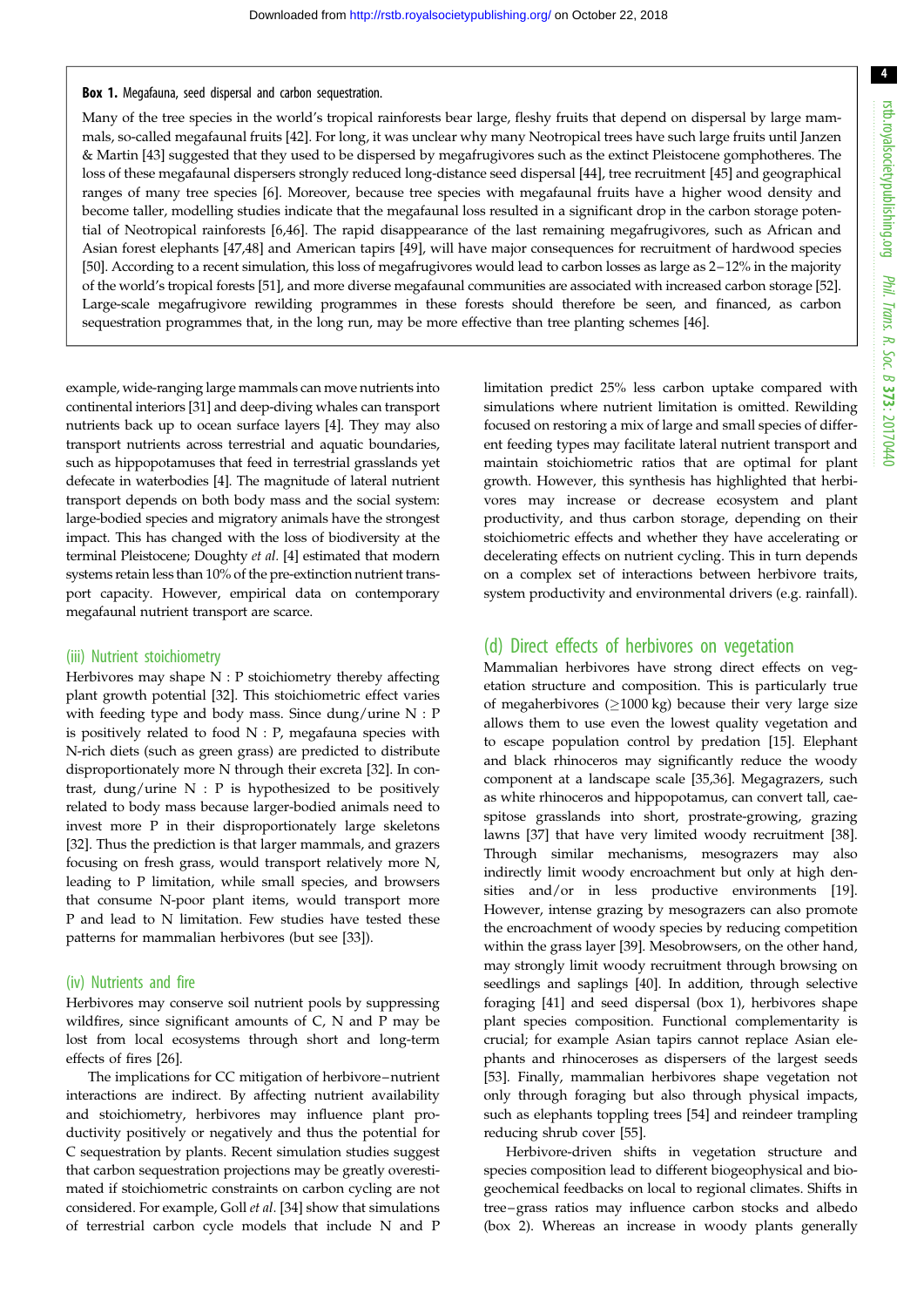#### <span id="page-4-0"></span>Box 2. Cooling the tundra through reindeer grazing?

In recent decades the northern parts of Eurasia and North America have experienced a thickening of woody vegetation due to warming summers [\[56](#page-10-0)], which induces further warming through reducing winter and summer albedo [[57\]](#page-10-0). Importantly, in these regions, the warming from reduced albedo overrides cooling from increased carbon sequestration by encroaching shrubs [[58\]](#page-10-0). Several studies have shown that reindeer limit woody encroachment of tundra ecosystems [[59\]](#page-10-0) and thus counteract the negative effect of shrubs on albedo, both during the period of snow-melt [[60\]](#page-10-0) and during the snow-free period by maintaining graminoid vegetation [\[61](#page-10-0)]. This suggests that reindeer, by controlling the woody encroachment of tundra, limit further warming in these regions [[60,61\]](#page-10-0). Similarly, the Late Pleistocene extinction of mammoths has been associated with the replacement of the grassy mammoth steppe, once the Earth's most extensive biome, by shrub tundra leading to regional warming due to reduced albedo [[3](#page-9-0)]. Studies by Zimov et al. in a rewilding project in the Russian Arctic suggest even more far-reaching effects. Trampling by abundant herds of species such as Przewalski's horse, reindeer and muskox reduces insulation by snow in the winter, leading to increased freezing of permafrost [[62\]](#page-10-0). They suggest that large-scale rewilding of the far north may be a particularly effective strategy to mitigate the effects of woody encroachment and loss of methane due to thawing permafrost [\[63](#page-10-0)].

reduces albedo, it may lead to increased carbon storage under some conditions, but to carbon losses under others [[64\]](#page-10-0). The net radiative forcing of such shifts remains unclear and probably varies across the world. Shifts in plant species composition (e.g. change in the proportion of hardwood species) may also affect carbon stocks ([box 1](#page-3-0)). Effects of rewilding on CC mitigation are thus probably strongly context-dependent and will vary among systems.

#### (e) Direct effects of herbivores on soil

Through their foraging and physical effects (trampling), mammalian herbivores can shape soils across large scales and the extent of trampling increases with body mass [\[65](#page-10-0)]. Intense herbivory may lead to erosion and desertification, with examples worldwide, although mostly from livestock and not wild ungulate systems [[39\]](#page-10-0). Trampling may also increase soil compaction, which reduces oxygen in wet soils, and water availability in dry soils, leading to reduced mineralization and nutrient cycling rates [[29\]](#page-9-0). This may erode soil carbon stocks [[39\]](#page-10-0). Large-scale erosion will also influence the biophysical feedbacks on climate through increasing or reducing albedo, depending on soil colour. However, because hooves loosen the soil in combination with the addition of dung and mulch, high-intensity shortduration grazing may also increase carbon sequestration in soils, and restore the grass layer in degraded rangelands [\[66](#page-10-0)]. This positive effect on soil carbon, and general soil fertility, has been linked to large mobile herds of mesograzers having strong, localized impacts for a few days a year as they move around extensive landscapes [[67\]](#page-10-0). Trampling may also promote nutrient cycling, particularly at high latitudes, by removing the insulating effect of vegetation and increasing soil temperature [\[55](#page-10-0)]. However, such effects of trampling may be season-dependent, particularly in the far north, where trampling may reduce snow cover and its insulating effects, leading to reduced soil temperatures and thawing of permafrost, increasing the carbon storage capacity [\[63](#page-10-0)]. Whether herbivore-mediated soil impacts have positive or negative effects on CC mitigation thus depends on herbivore characteristics (population density, mobility of herds and herbivore body mass) and environmental and seasonal context.

# 3. The importance of functional diversity

We have highlighted the important role of diversity in body mass, digestive physiology and feeding guild in determining the effects of herbivores on the climate system. Based on these traits, we identify at least 12 different functional groups ([figure 3\)](#page-5-0). For example, a mix of differently sized browsers ensures dispersal of both the smaller and largest tree seeds while a balance in the grazer–browser community may be crucial for avoiding N or P limitation. What [figure 3](#page-5-0) highlights is that the largest, non-ruminating herbivores play pivotal roles; it is these species that have the strongest per capita potential to shape CC drivers through effects on nutrient transport, fire regimes and landscape-scale vegetation changes, while having the lowest methane emissions. If we lose those functional groups, opportunities for megafauna to influence the Earth-climate system will be lost. Humans, however, have downgraded the body size distribution of mammal communities for at least the past 100 000 years and, if the current trends continue, only the smaller herbivore groups will remain [[68](#page-10-0)]. The downgrading of body size has also resulted in a disproportionate loss of non-ruminant species, since the largest herbivorous mammals are hindgut fermenters [[16\]](#page-9-0). Currently, large-bodied non-ruminant herbivores constitute 18 of the roughly 300 remaining megafaunal herbivores, while 179 are meso-ruminants ([figure 3\)](#page-5-0). Hence, to conserve the broadest possible diversity in herbivore functionality, rewilding should focus on the largest, non-ruminant species. Some of these may need special attention. For example, the white rhinoceros is the only remaining megagrazer with impacts across the landscape (effects of hippopotamus are limited to relatively narrow bands near waterbodies; [figure 3](#page-5-0)). However, because of the current white rhinoceros poaching crisis, the world may soon lose its last, functionally relevant, megagrazer [[69\]](#page-10-0). Some other, less known, key species of large non-ruminant ungulates that are currently (critically) endangered include the Bactrian camel, Przewalski's horse, African wild ass and kulan [[70\]](#page-10-0).

Our review also highlights other important aspects besides functional diversity. First, certain social behaviours, particularly the formation of megaherds and migratory behaviour, may result in species having a larger impact on CC drivers than anticipated from their body mass; see for example the impacts of migratory reindeer herds in the tundra (box 2). Megaherds and migratory species may, in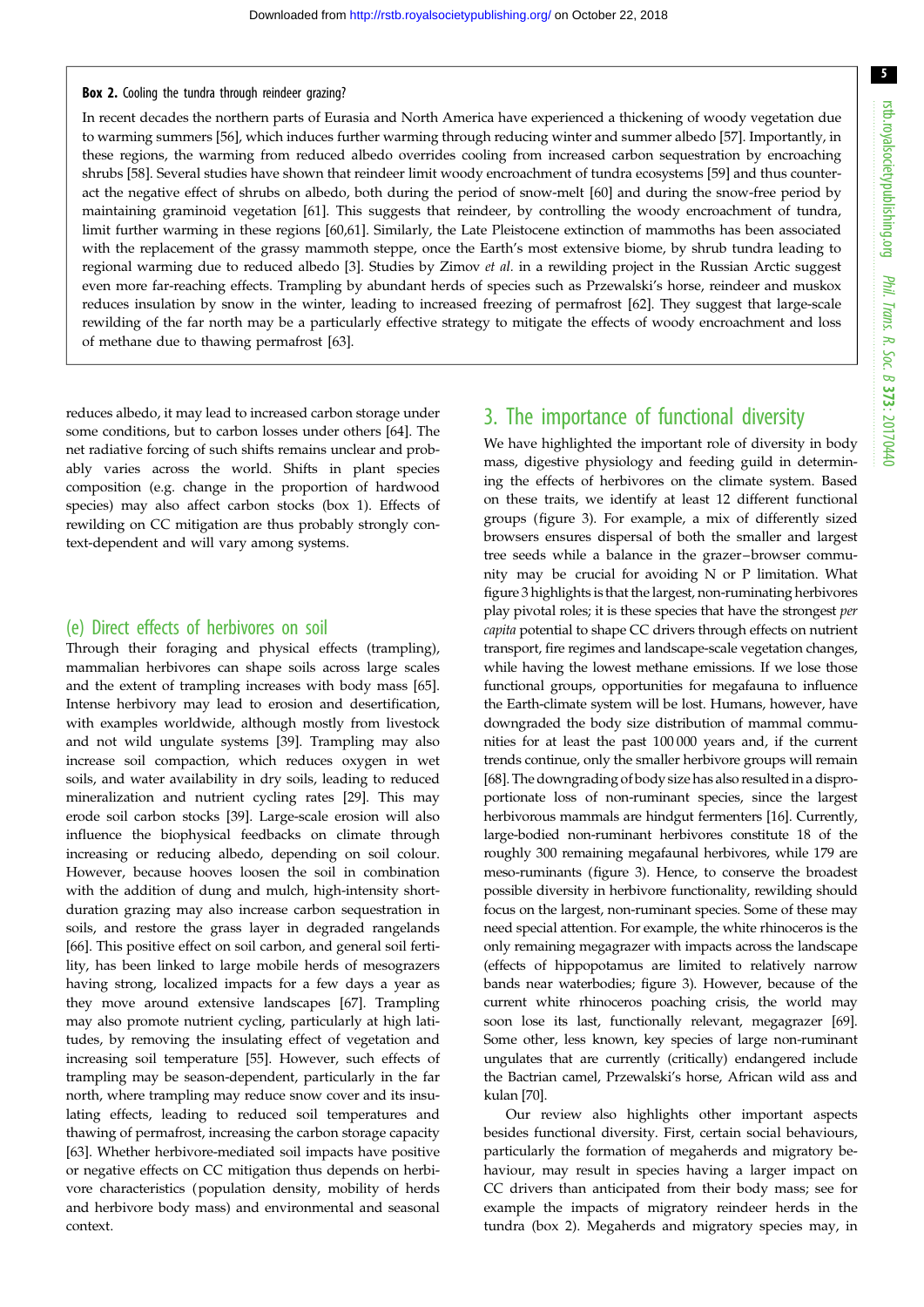<span id="page-5-0"></span>

Figure 3. Overview of different functional groupings of megafaunal herbivores based on body mass, digestive physiology and feeding type. For simplification reasons the browser category includes mixed-feeders. Giraffe has been included as mesobrowser. The symbols show, qualitatively, the relative per capita contribution of each functional group to the five drivers of anthropogenic CC; methane emission (cloud), fire regimes (flame), nutrient availability (N/P), seed dispersal (fruits) and changes in albedo (sun). Large clear symbols mean strongest *per capita* impact, small clear symbols mean medium impact and small transparent symbols mean least impact. For the fire, orange symbols mean promoting fire, while blue means limiting fire. For nutrients, the size of N or P suggests whether nutrient transport is biased towards N (large N) or P (large P). See the text for further details on the direction of these effects.

some ways, be functional equivalents of megaherbivores. Both phenomena are highly endangered, and rewilding efforts may want to focus on restoring them. Second, it is important to consider abundance; smaller herbivores can under certain conditions functionally replace megaherbivores if densities are high enough. Here, it is important to consider potential trade-offs between effects on CC drivers. A high biomass of mesoruminants may have similar positive effects on vegetation and fire regimes as megaherbivores, but emit more greenhouse gasses and may not transport nutrients as evenly across the landscape. Finally, the effects of herbivory are strongly dependent on the environmental and seasonal context. For example, we show how impacts on fire regimes depend on the productivity of the system [[18\]](#page-9-0), that impacts on nutrient cycling may be contingent on the underlying soil physical properties [[29\]](#page-9-0) and that effects of trampling may vary across seasons.

# 4. Contribution of trophic rewilding to CC mitigation

Given the approximately 10 Gt of carbon that humans annually pump into the atmosphere, a reasonable question is whether rewilding could really contribute to mitigation efforts. We approach this question at two scales: the immediate contributions to mitigation portfolios at local to regional scales, and a more radical perspective on mitigation services of rewilding at large scales.

### (a) Immediate contributions of rewilding to CC mitigation schemes at national to regional scales

Rewilding alone cannot mitigate CC, nor is it likely to be a major solution. However, this is true of most proposed mitigation strategies. Reducing our anthropogenic influence on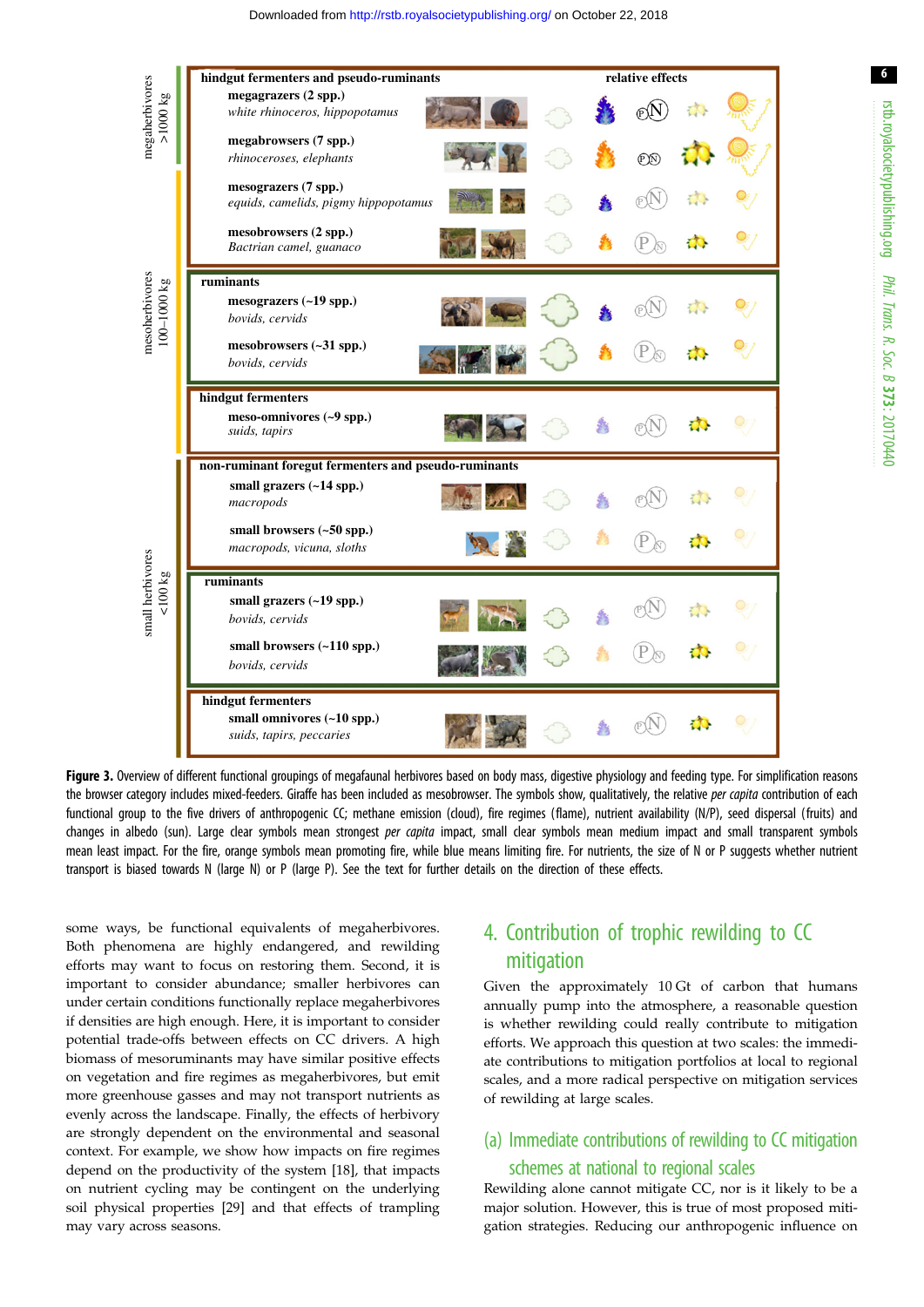#### <span id="page-6-0"></span>Box 3. Achieving rewilding on a national scale: South Africa as a model.

The advent of firearms, commercial markets for wildlife products and large-scale agriculture led to the virtual collapse of South African megafauna, starting in the 1600s [\[79](#page-11-0)]. The collapse of this fauna is reflected in the loss of the large, migratory herds of the interior [[80\]](#page-11-0) and the contraction of the distribution of megaherbivores [\(figure 4](#page-8-0)). The historical number of large mammals is unknown, but must have been at least in the range of 50 million to 100 million, and a 1964 estimate [\[81](#page-11-0)] of only 575 000 head of wildlife illustrates the extent of the decline. Changing legislation that allows landowners legal ownership of wildlife on their properties (The Game Theft Act, Act 105 of 1991), and hence gain benefits in terms of harvests (live sales and wildlife products), conferred value to wildlife. This led to a growth in game ranching across South Africa, with an estimated 9000 wildlife farms covering an area of more than  $170\,000\ km^2$  [[82\]](#page-11-0). The growth in ecotourism added value to the megaherbivores, leading to extensive rewilding with megaherbivores (and the associated mesoherbivores) of large areas ([figure 4](#page-8-0)). The socio-economic benefits of this rewilding are direct: such operations employ up to twice as many staff at four times the salary as a comparably sized pastoral farming operation [[83\]](#page-11-0). This rewilding led to a remarkable increase from only 0.5 million heads of wildlife in the mid-1960s to 18 million heads of wildlife just half a century later [[84\]](#page-11-0). The private sector has been a key driver in this rewilding paradigm shift, with private landowners responsible for 76% of the elephant populations and 60% of the area rewilded with elephant (excluding the Kruger National Park [\[85](#page-11-0)]). The lessons on rewilding from South Africa therefore include the need for enabling legislation, the ability of landowners to benefit from wildlife and economic incentives to support wildlife. Probably the most important lesson is the fact that national paradigms may shift from one of squandering wildlife to massive large-scale rebuilding of wildlife populations as a national resource.

climate will take a portfolio of complementary strategies (or CC mitigation wedges [\[71](#page-10-0)]), which will vary among countries and regions. We argue here that rewilding has the potential to form part of such regional mitigation portfolios. One of the most powerful examples is the role of megafaunal seed dispersers for the carbon storage of forests (see [box 1](#page-3-0) for mechanisms). The current bushmeat crisis, however, is increasingly leading to 'empty' forests [\[10](#page-9-0)]. Recent work suggests that the loss of megafaunal frugivores may be responsible for as much as a 10% reduction in carbon storage in the world's tropical forests. Rewilding with megafaunal frugivores may thus carry significant carbon sequestration benefits for tropical rainforest range states. Considering the role of megafauna in CC mitigation has other surprising consequences; for example, Brancalion et al. [\[72](#page-10-0)] show how large-seeded, animal-dispersed tree species, which contribute more to carbon stocking, are underrepresented in tree planting schemes owing to higher seed prices.

Another major example is the role of abundant megafaunal herds in maintaining ecosystem productivity, and associated carbon storage, in grassy biomes (savannahs, grasslands and steppes). The Serengeti in Tanzania demonstrates how protected grassy biomes may contribute hugely to regional climate mitigation. Irruption of wildebeest numbers in this area since the 1960s strongly reduced fires and increased ecosystem productivity and carbon storage in the soil [[73\]](#page-10-0). This effect was so strong that it turned the Serengeti from a carbon source into a carbon sink; roughly equivalent to East Africa's annual fossil fuel emissions [\[74](#page-10-0)]. There are many examples of regions with extensive grassy biomes in protected areas or similar state: for example, extensive protected savannah areas in southern and east Africa (often more than 20% of land surface), and the immense steppes of central Asia. However, unlike the Serengeti, most of our conservation areas are severely depleted in terms of megafaunal numbers [[75\]](#page-10-0). On average, megafaunal populations across African protected areas declined by 60% between 1970 and 2005 alone [\[76](#page-10-0)] and the majority of African savannah elephant populations are at densities less than 25% of levels predicted based on environmental factors [[77\]](#page-11-0). It is possibly

even worse for the extensive Asian grasslands and steppes where once immense populations of saiga, gazelle spp. and equids have almost vanished [\[78](#page-11-0)]. Following the Serengeti example, consequences of this collapse probably include strongly reduced productivity and carbon storage of protected grassy biomes. There is thus great potential for regions in the grassy biome range to rewild and better protect their conservation areas [[75\]](#page-10-0) as a significant carbon sequestering strategy. Such rewilding should focus on restoring the large, non-ruminant herbivores at historic baseline densities, such as African and Asian rhinoceroses and elephants, and Eurasian equids and camelids, but also the once abundant migratory herds (e.g. saiga and Mongolian gazelle in central Asia).

## (b) The political agenda: rewilding as part of 'carbon offsetting schemes'

But how do we attract the financial and political support to turn the ongoing depletion of protected areas into successful rewilding efforts? One way is to make rewilding pay for itself (box 3). However, there are also major opportunities in more effectively communicating rewilding as an important, and effective, part of regional CC mitigation portfolios; in particular, those parts of the portfolios aimed at increasing carbon storage in natural sinks. This could open opportunities for rewilding to tap into the well-funded intergovernmental CC mitigation financing schemes that are being developed under the Paris Agreement. The majority of such schemes now invest in tree planting, such as AFR100, REDD+ and the growing number of carbon offsetting schemes of the world's main airline companies [\[86](#page-11-0)]. The effectiveness of tree-planting carbon-offsetting schemes for mitigating carbon loss through burning fossil fuels is increasingly questioned [\[87\]](#page-11-0). Why are these programmes not investing in fighting the bushmeat crisis and restocking our empty tropical forests with megafaunal frugivores [\(box 1](#page-3-0)), or the rewilding of the tundra [\(box 2\)](#page-4-0) or stopping the current onslaught on African and Asian megafauna, such as elephants and rhinoceros [[74](#page-10-0)]?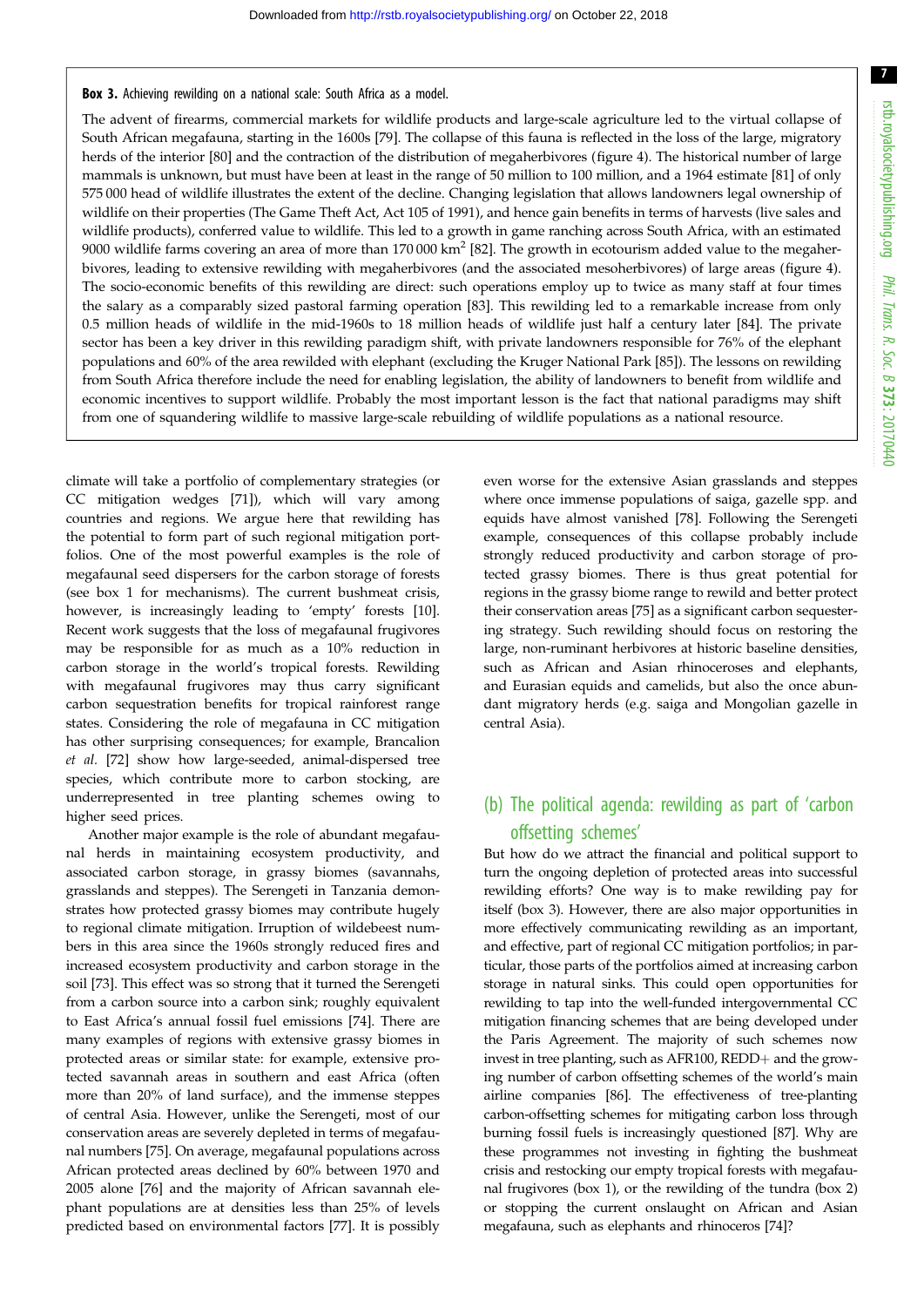8

#### <span id="page-7-0"></span>Box 4. Rewilding rangelands.

Livestock and extensive grazing land have increased rapidly during recent decades, with severe environmental consequences [[93\]](#page-11-0). There is much to gain, especially in terms of greenhouse gas emissions, if we are able to replace livestock with native wildlife and, particularly, more non-ruminants [[94\]](#page-11-0). A decade ago, Wilson & Edwards [\[95](#page-11-0)] estimated that replacing cattle with native megafauna (low-emission kangaroos) in amounts with equivalent meat production would reduce annual country-wide and the agricultural sector's greenhouse gas emissions in Australia by 3% and 28%, respectively. They also suggest higher profitability of kangaroo farming over livestock farming. Something similar has been shown for African rangelands, where native wildlife ranching may, particularly in more arid and less productive conditions, be more profitable than livestock farming [\[96](#page-11-0)]. Rewilding rangelands would not only come with economic and greenhouse emission benefits. It could, for example, also have major advantages for human health since game meat contains higher proportions of unsaturated fatty acids [[97\]](#page-11-0). In fact, a central aspect of rewilding our rangelands should include rewilding our diet, where the focus should be on eating less meat and eating proportionally more non-ruminant meat (kangaroos, suids, equids, camelids). Moreover, it could contribute towards restoring degraded rangelands, including issues with soil degradation and hydrology [[94\]](#page-11-0). Cloete et al. [[96\]](#page-11-0) highlighted that there may be high capital investments involved with converting a traditional farm into a game farm. However, if this leads to major reductions in greenhouse emissions, governments should consider subsidizing such capital investments through 'green subsidies' or green tax benefits. Rewilding the farm could also reduce perceived conflicts with increasing ungulate populations and agriculture across the Northern Hemisphere. By integrating the use of these ungulates in the land use/farming system, where ungulates are harvested and sold as game meat, farmers could compensate their crop losses due to ungulate damage with income from meat.

### (c) A more radical perspective on rewilding as climate change mitigation strategy

According to recent studies, Earth may be more rapidly approaching an unsustainable point of no return than previously assumed [[88,89\]](#page-11-0). These studies suggest we may only be able to steer back towards a trajectory of a sustainable planet if 'collective human action' leads to 'widespread and fundamental transformations' in how we use the planet [\[88](#page-11-0)]. Obviously, the most influential changes will have to come from actions aimed at reducing carbon emissions and consumption patterns, including control of human population growth. However, here we philosophize about more radical approaches towards rewilding that could contribute to CC mitigation at global scales as part of fundamentally transformed world views. One powerful opportunity lies in the use of rewilding to mitigate the emerging disaster of massive carbon emissions from the thawing of permafrost across the world's tundra. Conservative estimates suggest that this may lead to emissions similar to that of Russia, and 10% of emissions from China and the USA. In addition to this carbon emission problem, rapid woody encroachment across the Arctic is further accelerating warming by reducing albedo [\(box 2](#page-4-0)). Studies from a rewilding project in the Russian Arctic by Zimov and colleagues show that restoring the megafauna of the far north may freeze permafrost and reduce woody encroachment, strongly increasing carbon storage and albedo [[62\]](#page-10-0). Their calculations suggest that restoration of abundant herds across the tundra biome would have globally significant CC mitigation effects [\[62](#page-10-0),[74\]](#page-10-0). But there is more to this opportunity than rewilding the Arctic. Large parts of the Northern Hemisphere, particularly across the former Soviet Union and mountainous regions of Europe, experience massive land abandonment, where as much as 40–70% of former agricultural land has been left fallow [\[90](#page-11-0)]. The resulting large-scale forest expansion [[91\]](#page-11-0) reduces albedo, which in these northern areas may overwhelm the effects of carbon sequestration and induce further warming [[58\]](#page-10-0). Trophic rewilding may not only contribute towards reducing the woody expansion and

maintaining the reflective properties of more grassy habitats, but also offer an alternative land use with a basket of socioeconomic benefits [\(box 3\)](#page-6-0) [\[92](#page-11-0)]. Rewilding as a land use strategy on, at least part of, these abandoned lands would prevent them from being used for alternative land uses with larger CC impacts. There would be an even greater CC mitigation benefit if rewilding across the Arctic and former agricultural lands were used to replace part of Eurasia's meat production by harvesting the rewilded populations of species such as reindeer, bison and muskox.

This leads us to another major, arguably more radical, CC mitigation opportunity: the transformation of the livestock industry. Since humans started domesticating animals, wild herbivore biomass has been replaced with a similar biomass of a few, largely ruminant, livestock species [\[93](#page-11-0)]. This has led to an intensive livestock system that is now a strong contributor to CC, particularly through its high greenhouse gas emissions [\[11](#page-9-0)]. More generally, the shift from wild to managed grazing has led to severe degradation of many rangelands, including large-scale soil erosion, reduced soil organic carbon, woody encroachment with associated reductions in albedo and negative effects on hydrology [[39,](#page-10-0)[93\]](#page-11-0). There are massive opportunities to reform the current livestock industry and rewild our rangelands [\[94](#page-11-0)] by replacing, at least a proportion of, domestic ruminants with native megafaunal communities (box 4). Even a shift from meso-sized (cows) to small ruminants can lead to significant reductions in methane emission [[14\]](#page-9-0). Such a shift is currently in fact ongoing in large parts of Africa, where sheep and goats are replacing cattle in response to increased frequency of droughts, but the consequences of this shift are unknown. The rewilding of rangelands requires a major paradigm shift and rethinking of the world's meat consumption and provisioning (box 4). It would also face major obstacles, including current international legislative and policy schemes, such as the EU's Common Agricultural Policy (CAP) and vested interests that protect domestic herbivore meat industries and hamper the use of wild game meat: for example, through strict food safety protocols limiting game meat from entering markets [\[97](#page-11-0)]. We therefore realize that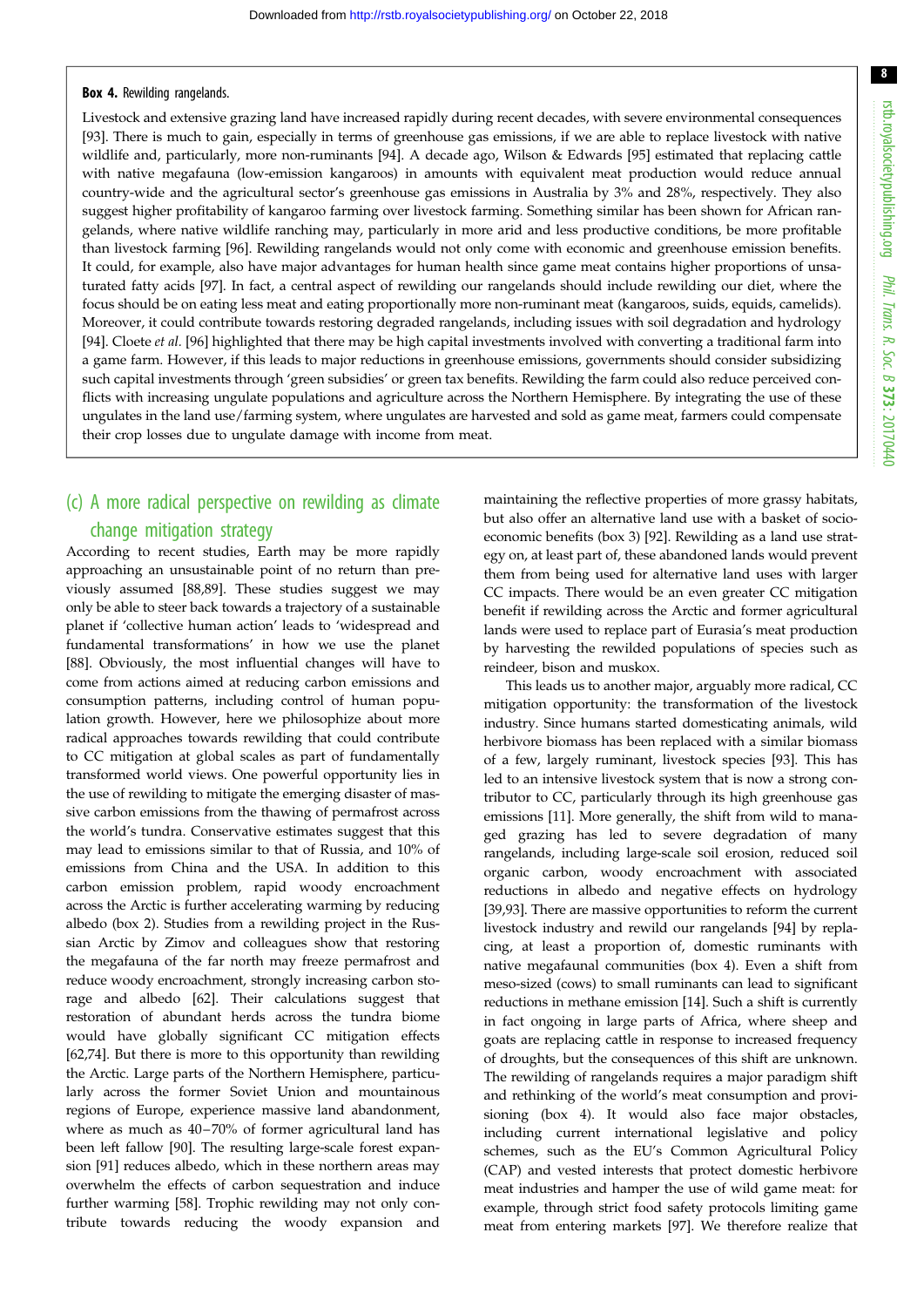<span id="page-8-0"></span>

Figure 4. Diagrammatic representation of the collapse in the distribution of the megaherbivore guild (elephant, hippopotamus, giraffe, and black and white rhinoceros) in South Africa (dark shaded areas represent Lesotho and Swaziland) (a) from the start of the historical period around 1500, (b) to the approximated nadir around 1880, and then (c) the current situation following the rewilding with elephant, black rhinoceros and hippopotamus (white rhinoceros data not available for security reasons and giraffe data too diffuse to capture). In (c), open dots reflect privately protected areas whereas shaded dots and areas reflect public, governmentally protected areas. Sources: [[79,85\]](#page-11-0) (G. Kerley, 2018, personal observation).

the rewilding of rangelands is currently at best a vision for the future. However, for certain parts of the world it could already be a realistic alternative, including large stretches of communal grazing areas in Africa [[94\]](#page-11-0) and Asia and of abandoned land in Eurasia (see above). This could also include mixed strategies, where part of the domestic stock is replaced with wild megafauna. Rewilding rangelands could not only lead to very significant reductions in greenhouse gas emissions [\(box 4](#page-7-0)) but also help restore degraded grassy biomes.

Finally, across significant parts of the Northern Hemisphere, spectacular increases in megafauna occur spontaneously without strong conservation management, such as the strong revival of ungulate and carnivore populations in Europe [[98](#page-11-0)]. Interestingly, here we often see an emphasis on the disservices rather than the services delivered by this recovering wildlife [\[99\]](#page-11-0). However, recent work suggests that large-scale restoration of wolves across North America, for example, would increase net carbon storage, by suppressing ecosystem effects of their main ungulate prey, to levels similar to the annual emissions of 6–20 million cars [\[100](#page-11-0)]. This puts the passive rewilding in Europe and North America in a novel CC mitigation perspective that deserves further exploration.

### 5. Knowledge gaps and challenges

A key lesson from our synthesis is that effects of rewilding on CC mitigation are complex and highly context-dependent. We are only starting to understand this complexity. This is nicely illustrated by above-mentioned study on North American wolves and carbon storage [\[100\]](#page-11-0). While in boreal forests wolf restoration would increase carbon sequestration, as described above, in grasslands it reduces carbon sequestration since reduced elk numbers lead to reduced nutrient cycling. This example also illustrates that rewilding may sometimes induce further warming, instead of mitigating CC. High moose densities across North America's boreal forests reduce the sequestering of carbon, by decreasing nutrient cycling and net primary productivity. According to Schmitz and colleagues, reducing moose density (from 1.5 to  $0.5 \text{ km}^{-2}$ ) through active population management leads to a carbon sink equivalent of at least 40% of Canada's fossil-fuel emissions [[74\]](#page-10-0). However, as they also state, full rewilding, including restoration of wolf populations, may have similar effects.

Trophic rewilding as a CC mitigation strategy is a particularly novel concept with major knowledge gaps. This makes it hard to predict the outcomes of rewilding for CC mitigation and to suggest the way forward. Here, we highlight some of the major knowledge gaps.

- We showed that a major opportunity for rewilding and CC mitigation lies in the world's grassy biomes, which cover more than 25% of Earth's land surface. These biomes are currently rapidly invaded by woody plants and rewilding could help reduce this invasion [\[36](#page-10-0)]. However, the consequences of these shifts in tree –grass ratios for net radiative forcing, particularly the relative effects of woody invasion on carbon sequestration versus changes in albedo, are uncertain for many parts of the world, partly because of a scarcity of studies in ecosystems where fire and herbivory play a dominant role.
- Similarly, most studies still only consider effects of megafauna on carbon storage, ignoring possible effects on biophysical processes (albedo). Our synthesis highlights the urgent need for studies that go beyond carbon and look at the net effects of biochemical and biophysical processes in the same study system. Similarly, CC mitigation should not only focus on carbon sequestration but also on maintaining or increasing Earth's capacity to reflect sunlight. Conservation and restoration of the world's grassy biomes deserves much more attention in a CC mitigation community dominated by forest thinking [\[101\]](#page-11-0).
- The net effects of fire regimes on climate are still highly uncertain, as is the net effect of replacing fire- with herbivore-driven systems on climate forcing. Moreover, fire–herbivore interactions are still poorly understood, particularly for browsers and for forest systems.
- There are large uncertainties around the effects of different megafaunal communities on N and P cycling, and on nutrient stoichiometry, despite increasingly robust theoretical frameworks [\[29](#page-9-0),[32](#page-9-0)]. More generally, the consequences of such effects for ecosystem carbon storage are still poorly understood.
- We have a relatively poor understanding of methane emissions by wild ungulates, particularly variation in methane emission among different feeding guilds and seasonal and regional variation within species because of variation in diet.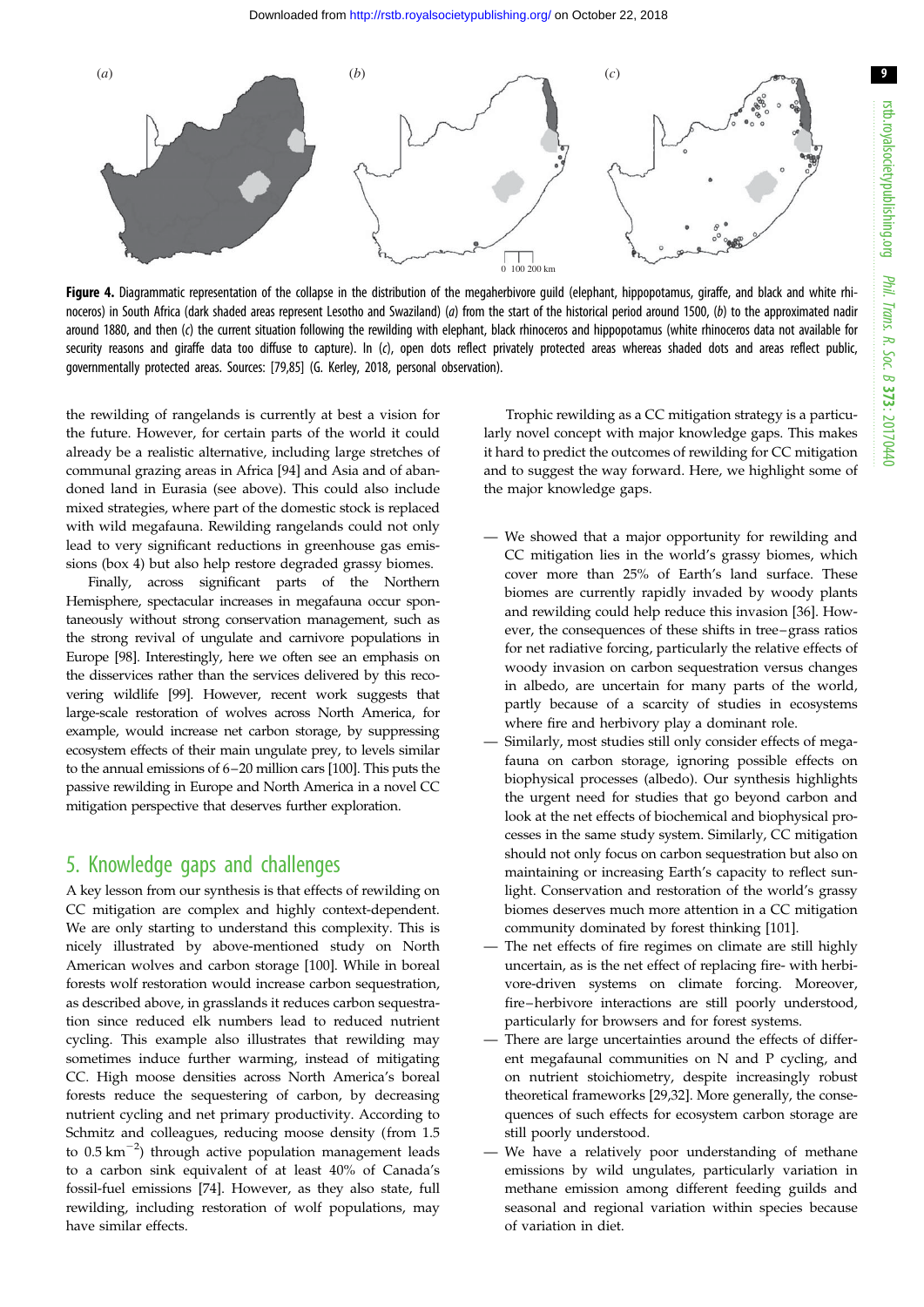10

<span id="page-9-0"></span>— Megafaunal effects are missing from mainstream climateand Earth-system models and are hardly recognized by the Intergovernmental Panel on Climate Change (IPCC) [[74\]](#page-10-0).

The existence of such large knowledge gaps should be particularly worrying since we are on the brink of losing our largest wild herbivores. With the impending collapse of megafaunal populations across South America, Africa and

Asia, we may be squandering the last opportunity of restoring the world's largest mammal populations as part of mitigating the effects of global change.

Data accessibility. This article has no additional data. Competing interests. We declare we have no competing interests. Funding. We received no funding for this study. Acknowledgements. We thank Celesté Maré for assisting with creating the maps in [figure 4](#page-8-0).

# **References**

- 1. Ripple WJ et al. 2015 Collapse of the world's largest herbivores. Sci. Adv. 1, e1400103. ([doi:10.1126/](http://dx.doi.org/10.1126/sciadv.1400103) [sciadv.1400103\)](http://dx.doi.org/10.1126/sciadv.1400103)
- 2. Smith FA, Doughty C, Malhi Y, Svenning JC, Terborgh J. 2016 Megafauna in the Earth system. Ecography 39, 99 – 108. ([doi:10.1111/ecog.](http://dx.doi.org/10.1111/ecog.02156) [02156\)](http://dx.doi.org/10.1111/ecog.02156)
- 3. Doughty CE, Wolf A, Field CB. 2010 Biophysical feedbacks between the Pleistocene megafauna extinction and climate: the first human-induced global warming? Geophys. Res. Lett. 37, L15703. [\(doi:10.1029/2010GL043985\)](http://dx.doi.org/10.1029/2010GL043985)
- 4. Doughty CE, Roman J, Faurby S, Wolf A, Haque A, Bakker ES, Malhi Y, Dunning JB, Svenning J-C. 2016 Global nutrient transport in a world of giants. Proc. Natl Acad. Sci. USA 113, 868– 873. ([doi:10.1073/](http://dx.doi.org/10.1073/pnas.1502549112) [pnas.1502549112](http://dx.doi.org/10.1073/pnas.1502549112))
- 5. Gill JL. 2014 Ecological impacts of the late Quaternary megaherbivore extinctions. New Phytol. 201, 1163– 1169. [\(doi:10.1111/nph.12576](http://dx.doi.org/10.1111/nph.12576))
- 6. Doughty CE et al. 2016 Megafauna extinction, tree species range reduction, and carbon storage in Amazonian forests. Ecography 39, 194-203. [\(doi:10.1111/ecog.01587](http://dx.doi.org/10.1111/ecog.01587))
- 7. Smith FA, Elliott SM, Lyons SK. 2010 Methane emissions from extinct megafauna. Nat. Geosci. 3, 374– 375. ([doi:10.1038/ngeo877\)](http://dx.doi.org/10.1038/ngeo877)
- 8. Donlan JC et al. 2006 Pleistocene rewilding: an optimistic agenda for twenty-first century conservation. Am. Nat. 168, 660 – 681. [\(doi:10.](http://dx.doi.org/10.2307/3873461) [2307/3873461\)](http://dx.doi.org/10.2307/3873461)
- 9. Svenning J-C et al. 2016 Science for a wilder Anthropocene: synthesis and future directions for trophic rewilding research. Proc. Natl Acad. Sci. USA 113, 898– 906. [\(doi:10.1073/pnas.1502556112](http://dx.doi.org/10.1073/pnas.1502556112))
- 10. Galetti M, Pires AS, Brancalion PH, Fernandez FA. 2017 Reversing defaunation by trophic rewilding in empty forests. Biotropica 49, 5-8. [\(doi:10.1111/](http://dx.doi.org/10.1111/btp.12407) [btp.12407](http://dx.doi.org/10.1111/btp.12407))
- 11. IPCC. 2013 Climate change 2013: the Physical science basis. Contribution of Working Group I to the Fifth assessment report of the Intergovernmental Panel on Climate Change (eds TF Stocker et al.). Cambridge, UK: Cambridge University Press.
- 12. Kelliher FM, Clark H. 2010 Methane emissions from bison—an historic herd estimate for the North American Great Plains. Agric. For. Meteorol. 150, 473– 477. ([doi:10.1016/j.agrformet.](http://dx.doi.org/10.1016/j.agrformet.2009.11.019) [2009.11.019\)](http://dx.doi.org/10.1016/j.agrformet.2009.11.019)
- 13. Dittmann MT, Runge U, Lang RA, Moser D, Galeffi C, Kreuzer M, Clauss M. 2014 Methane emission by camelids. PLoS ONE 9, e94363. ([doi:10.1371/journal.](http://dx.doi.org/10.1371/journal.pone.0094363) [pone.0094363\)](http://dx.doi.org/10.1371/journal.pone.0094363)
- 14. Smith FA, Elliott SM, Lyons SK, Wagner P. 2015 The importance of considering animal body mass in IPCC greenhouse inventories and the underappreciated role of wild herbivores. Glob. Change Biol. 21: 3880–3888. [\(doi:10.1111/gcb.12973](http://dx.doi.org/10.1111/gcb.12973))
- 15. Owen-Smith RN 1988 Megaherbivores: the influence of very large body size on ecology. Cambridge, UK: Cambridge University Press.
- 16. Clauss M, Frey R, Kiefer B, Lechner-Doll M, Loehlein W, Polster C, Rossner GE, Streich WJ. 2003 The maximum attainable body size of herbivorous mammals: morphophysiological constraints on foregut and adaptations of hindgut fermenters. Oecologia 136, 14 – 27. [\(doi:10.1007/s00442-003-](http://dx.doi.org/10.1007/s00442-003-1254-z) [1254-z\)](http://dx.doi.org/10.1007/s00442-003-1254-z)
- 17. Hempson GP, Archibald S, Bond WJ. 2017 The consequences of replacing wildlife with livestock in Africa. Sci. Rep.7, 17196. [\(doi:10.1038/s41598-017-](http://dx.doi.org/10.1038/s41598-017-17348-4) [17348-4\)](http://dx.doi.org/10.1038/s41598-017-17348-4)
- 18. Archibald S, Hempson GP. 2016 Competing consumers: contrasting the patterns and impacts of fire and mammalian herbivory in Africa. Phil. Trans. R. Soc. B 371: 20150309. [\(doi:10.1098/rstb.](http://dx.doi.org/10.1098/rstb.2015.0309) [2015.0309\)](http://dx.doi.org/10.1098/rstb.2015.0309)
- 19. Waldram MS, Bond WJ, Stock WD. 2008 Ecological engineering by a mega-grazer: white rhino impacts on a South African savanna. Ecosystems 11, 101 – 112. [\(doi:10.1007/s10021-007-9109-9\)](http://dx.doi.org/10.1007/s10021-007-9109-9)
- 20. Persson IL, Pastor J, Danell K, Bergström R. 2005 Impact of moose population density on the production and composition of litter in boreal forests. Oikos 108, 297– 306. ([doi:10.1111/j.0030-](http://dx.doi.org/10.1111/j.0030-1299.2005.13844.x) [1299.2005.13844.x\)](http://dx.doi.org/10.1111/j.0030-1299.2005.13844.x)
- 21. Pastor J, Naiman RJ, Dewey B, McInnes P. 1988 Moose, microbes, and the boreal forest. Bioscience 1, 770– 777. ([doi:10.2307/1310786\)](http://dx.doi.org/10.2307/1310786)
- 22. Mouillot F, Narasimha A, Balkanski Y, Lamarque JF, Field CB. 2006 Global carbon emissions from biomass burning in the 20th century. Geophys. Res. Lett. 33, L01801. [\(doi:10.1029/](http://dx.doi.org/10.1029/2005GL024707) [2005GL024707\)](http://dx.doi.org/10.1029/2005GL024707)
- 23. Bond TC et al. 2013 Bounding the role of black carbon in the climate system: a scientific assessment. J. Geophys. Res. Atmos. 118, 5380– 5552. [\(doi:10.1002/jgrd.50171](http://dx.doi.org/10.1002/jgrd.50171))
- 24. Archibald S et al. 2018 Biological and geophysical feedbacks with fire in the Earth system. Environ. Res. Lett. 13, 033003. [\(doi:10.1088/1748-9326/](http://dx.doi.org/10.1088/1748-9326/aa9ead) [aa9ead](http://dx.doi.org/10.1088/1748-9326/aa9ead))
- 25. Landry J-S, Partanen A-I, Matthews HD. 2017 Carbon cycle and climate effects of forcing from fireemitted aerosols. Environ. Res. Lett. 12, 25002. ([doi:10.1088/1748-9326/aa51de](http://dx.doi.org/10.1088/1748-9326/aa51de))
- 26. Pellegrini AF et al. 2018 Fire frequency drives decadal changes in soil carbon and nitrogen and ecosystem productivity. Nature 553, 194– 198. ([doi:10.1038/nature24668\)](http://dx.doi.org/10.1038/nature24668)
- 27. Pastor J, Cohen Y, Hobbs NT. 2006 The role of large herbivores in ecosystem nutrient cycles. In Large herbivore ecology, ecosystem dynamics and conservation (eds Dannell K, Bergstrom R, Duncan P, Pastor J), pp. 289 – 319. Cambridge, UK: Cambridge University Press.
- 28. Cromsigt JPGM, Kuijper DPJ. 2011 Revisiting the browsing lawn concept: evolutionary interactions or pruning herbivores? Perspect. Plant Ecol. Evol. Syst. 13, 207 – 215. [\(doi:10.1016/j.ppees.2011.04.004\)](http://dx.doi.org/10.1016/j.ppees.2011.04.004)
- 29. Schrama M, Veen GC, Bakker EL, Ruifrok JL, Bakker JP, Olff H. 2013 An integrated perspective to explain nitrogen mineralization in grazed ecosystems. Perspect. Plant Ecol. Evol. Syst. 15, 32-44. [\(doi:10.](http://dx.doi.org/10.1016/j.ppees.2012.12.001) [1016/j.ppees.2012.12.001](http://dx.doi.org/10.1016/j.ppees.2012.12.001))
- 30. Du Toit JT, Olff H. 2014 Generalities in grazing and browsing ecology: using across-guild comparisons to control contingencies. Oecologia 174, 1075 – 1083. ([doi:10.1007/s00442-013-2864-8](http://dx.doi.org/10.1007/s00442-013-2864-8))
- 31. Wolf A, Doughty CE, Malhi Y. 2013 Lateral diffusion of nutrients by mammalian herbivores in terrestrial ecosystems. PLoS ONE 8, e71352. ([doi:10.1371/](http://dx.doi.org/10.1371/journal.pone.0071352) [journal.pone.0071352\)](http://dx.doi.org/10.1371/journal.pone.0071352)
- 32. Sitters J, Bakker ES, Veldhuis MP, Veen GF, Olde Venterink H, Vanni MJ. 2017 The stoichiometry of nutrient release by terrestrial herbivores and its ecosystem consequences. Front. Earth Sci. 5, 32. ([doi:10.3389/feart.2017.00032](http://dx.doi.org/10.3389/feart.2017.00032))
- 33. Sitters J, Maechler MJ, Edwards PJ, Suter W, Olde Venterink H. 2014 Interactions between C : N : P stoichiometry and soil macrofauna control dung decomposition of savanna herbivores. Funct. Ecol. 28, 776 – 786. [\(doi:10.1111/1365-2435.12213\)](http://dx.doi.org/10.1111/1365-2435.12213)
- 34. Goll DS, Brovkin V, Parida BR, Reick CH, Kattge J, Reich PB, van Bodegom PM, Niinemets Ü. 2012 Nutrient limitation reduces land carbon uptake in simulations with a model of combined carbon,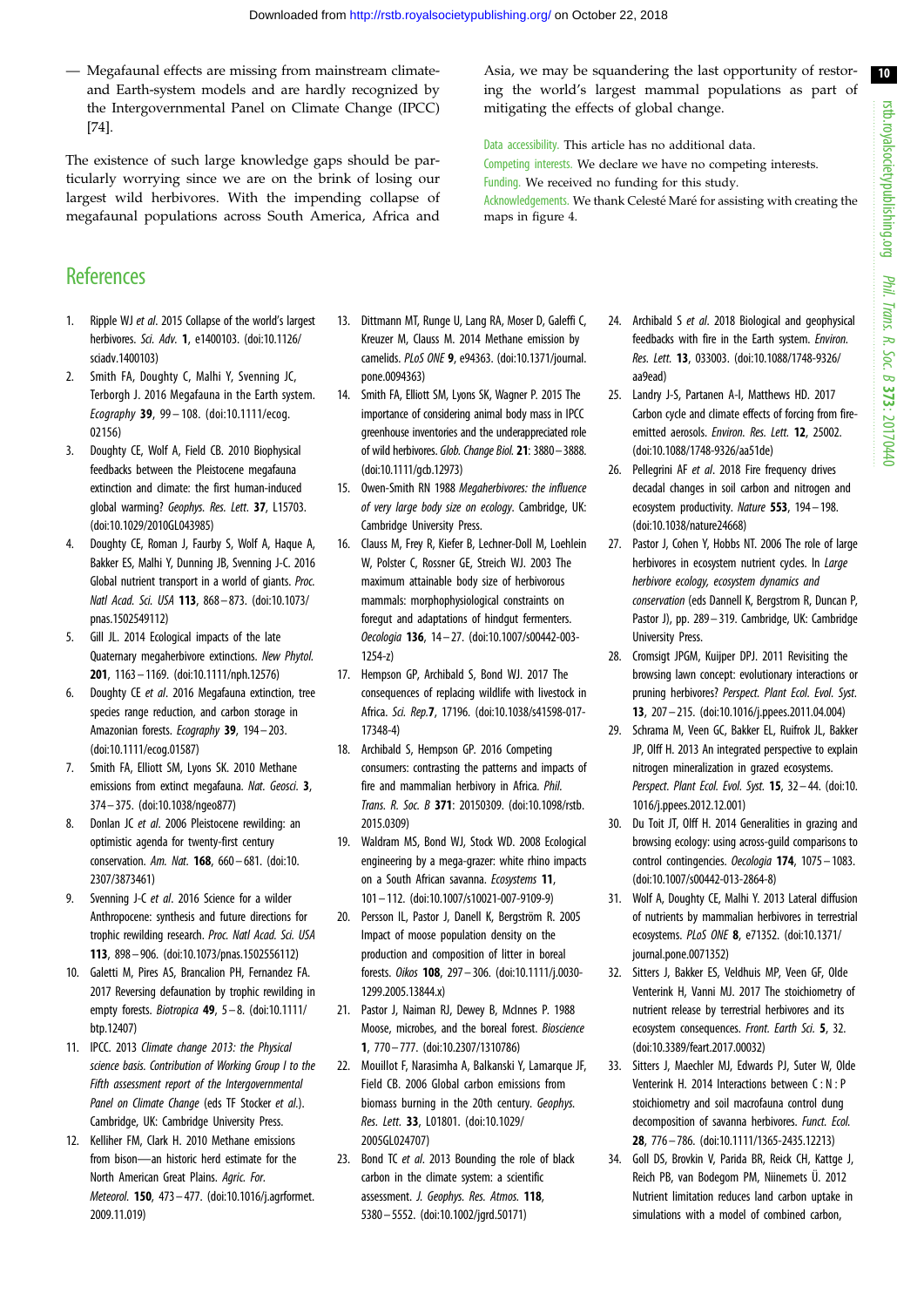<span id="page-10-0"></span>nitrogen and phosphorus cycling. Biogeosci. Discuss. 9, 3173– 3232. ([doi:10.5194/bgd-9-3173-2012\)](http://dx.doi.org/10.5194/bgd-9-3173-2012)

- 35. Landman M, Schoeman DS, Hall-Martin AJ, Kerley GIH. 2014 Long-term monitoring reveals differing impacts of elephants on elements of a canopy shrub community. Ecol. Appl. 24, 2002 – 2012. [\(doi:10.](http://dx.doi.org/10.1890/14-0080.1) [1890/14-0080.1\)](http://dx.doi.org/10.1890/14-0080.1)
- 36. Stevens N, Erasmus BFN, Archibald S, Bond WJ. 2016 Woody encroachment over 70 years in South African savannahs: overgrazing, global change or extinction aftershock? Phil. Trans. R. Soc. B 371, 20150437. [\(doi:10.1098/rstb.2015.0437](http://dx.doi.org/10.1098/rstb.2015.0437))
- 37. Cromsigt JPGM, te Beest M. 2014 Restoration of a megaherbivore: landscape-level impacts of white rhinoceros in Kruger National Park, South Africa. J. Ecol. 102, 566– 575. ([doi:10.1111/1365-2745.](http://dx.doi.org/10.1111/1365-2745.12218) [12218\)](http://dx.doi.org/10.1111/1365-2745.12218)
- 38. van der Waal C et al. 2011 Large herbivores may alter vegetation structure of semi-arid savannas through soil nutrient mediation. Oecologia 165, 1095 – 1107. [\(doi:10.1007/s00442-010-1899-3\)](http://dx.doi.org/10.1007/s00442-010-1899-3)
- 39. Asner GP, Elmore AJ, Olander LP, Martin RE, Harris AT. 2004 Grazing systems, ecosystem responses, and global change. Annu. Rev. Environ. Resour. 29, 261– 299. ([doi.org/10.1146/annurev.energy.29.](http://dx.doi.org/doi.org/10.1146/annurev.energy.29.062403.102142) [062403.102142](http://dx.doi.org/doi.org/10.1146/annurev.energy.29.062403.102142))
- 40. Prins HHT, van der Jeugd HP. 1993 Herbivore population crashes and woodland structure in East Africa. J. Ecol. 81, 305– 314. [\(doi:10.2307/](http://dx.doi.org/10.2307/2261500) [2261500](http://dx.doi.org/10.2307/2261500))
- 41. Plas F, Howison RA, Mpanza N, Cromsigt JPGM, Olff H. 2016 Different-sized grazers have distinctive effects on plant functional composition of an African savannah. J. Ecol. 104, 864– 875. ([doi:10.](http://dx.doi.org/10.1111/1365-2745.12549) [1111/1365-2745.12549](http://dx.doi.org/10.1111/1365-2745.12549))
- 42. Guimarães Jr PR, Galetti M, Jordano P. 2008 Seed dispersal anachronisms: rethinking the fruits extinct megafauna ate. PLoS ONE 3, e1745. ([doi:10.1371/](http://dx.doi.org/10.1371/journal.pone.0001745) [journal.pone.0001745\)](http://dx.doi.org/10.1371/journal.pone.0001745)
- 43. Janzen DH, Martin PS. 1982 Neotropical anachronisms: the fruits the gomphotheres ate. Science 215, 19 – 27. ([doi:10.1126/science.215.](http://dx.doi.org/10.1126/science.215.4528.19) [4528.19](http://dx.doi.org/10.1126/science.215.4528.19))
- 44. Pires MM, Guimarães PR, Galetti M, Jordano P. 2018 Pleistocene megafaunal extinctions and the functional loss of long-distance seed-dispersal services. Ecoaraphy **41**, 153 - 163. ([doi:10.1111/](http://dx.doi.org/10.1111/ecog.03163) [ecog.03163](http://dx.doi.org/10.1111/ecog.03163))
- 45. Culot L, Bello C, Batista JL, Couto HT, Galetti M. 2017 Synergistic effects of seed disperser and predator loss on recruitment success and long-term consequences for carbon stocks in tropical rainforests. Sci. Rep. 7, 7662. ([doi:10.1038/s41598-](http://dx.doi.org/10.1038/s41598-017-08222-4) [017-08222-4](http://dx.doi.org/10.1038/s41598-017-08222-4))
- 46. Bello C, Galetti M, Pizo MA, Magnago LFS, Rocha MF, Lima RA, Peres CA, Ovaskainen O, Jordano P. 2015 Defaunation affects carbon storage in tropical forests. Sci. Adv. 1, e1501105. [\(doi:10.1126/sciadv.](http://dx.doi.org/10.1126/sciadv.1501105) [1501105\)](http://dx.doi.org/10.1126/sciadv.1501105)
- 47. Poulsen JR et al. 2017 Poaching empties critical Central African wilderness of forest elephants. Curr. Biol. 27, R134 –R135. ([doi:10.1016/j.cub.2017.](http://dx.doi.org/10.1016/j.cub.2017.01.023) [01.023\)](http://dx.doi.org/10.1016/j.cub.2017.01.023)
- 48. Sampson C et al. 2018 New elephant crisis in Asia—early warning signs from Myanmar. PLoS ONE 13, e0194113. ([doi:10.1371/journal.pone.](http://dx.doi.org/10.1371/journal.pone.0194113) [0194113\)](http://dx.doi.org/10.1371/journal.pone.0194113)
- 49. Fragoso JM, Huffman JM. 2000 Seed-dispersal and seedling recruitment patterns by the last Neotropical megafaunal element in Amazonia, the tapir. J. Trop. Ecol. 16, 369 – 385. [\(doi:10.1017/](http://dx.doi.org/10.1017/S0266467400001462) [S0266467400001462](http://dx.doi.org/10.1017/S0266467400001462))
- 50. Blake S, Deem SL, Mossimbo E, Maisels F, Walsh P. 2009 Forest elephants: tree planters of the Congo. Biotropica 41, 459 – 468. [\(doi:10.1111/j.1744-7429.](http://dx.doi.org/10.1111/j.1744-7429.2009.00512.x) [2009.00512.x\)](http://dx.doi.org/10.1111/j.1744-7429.2009.00512.x)
- 51. Osuri AM et al. 2016 Contrasting effects of defaunation on aboveground carbon storage across the global tropics. Nat. Commun. 7, 11351. [\(doi:10.](http://dx.doi.org/10.1038/ncomms11351) [1038/ncomms11351\)](http://dx.doi.org/10.1038/ncomms11351)
- 52. Sobral M, Silvius KM, Overman H, Oliveira LF, Raab TK, Fragoso JM. 2017 Mammal diversity influences the carbon cycle through trophic interactions in the Amazon. Nat. Ecol. Evol. 1, 1670 - 1676.
- 53. Campos-Arceiz A, Traeholt C, Jaffar R, Santamaria L, Corlett RT. 2012 Asian tapirs are no elephants when it comes to seed dispersal. Biotropica 44, 220– 227. [\(doi:10.1111/j.1744-7429.2011.00784.x\)](http://dx.doi.org/10.1111/j.1744-7429.2011.00784.x)
- 54. Landman M, Gaylard A, Mendela T, Kerley GIH 2014 Impact of elephant on two woody trees, Boscia oleoides and Pappea capensis, in an arid thicket-Nama Karoo mosaic, Addo Elephant National Park. Koedoe 56, a1231. ([doi:10.4102/koedoe.v56i1.1231\)](http://dx.doi.org/10.4102/koedoe.v56i1.1231)
- 55. Olofsson J, Stark S, Oksanen L. 2004 Reindeer influence on ecosystem processes in the tundra. Oikos 105, 386– 396. [\(doi:10.1111/j.0030-1299.](http://dx.doi.org/10.1111/j.0030-1299.2004.13048.x) [2004.13048.x\)](http://dx.doi.org/10.1111/j.0030-1299.2004.13048.x)
- 56. Elmendorf SC et al. 2012 Plot-scale evidence of tundra vegetation change and links to recent summer warming. Nat. Clim. Change 2, 453-457. [\(doi:10.1038/nclimate1465\)](http://dx.doi.org/10.1038/nclimate1465)
- 57. Chapin FS et al. 2005 Role of land-surface changes in Arctic summer warming. Science 310, 657 - 660. [\(doi:10.1126/science.1117368](http://dx.doi.org/10.1126/science.1117368))
- 58. de Wit, HA, Bryn A, Hofgaard A, Karstensen J, Kvalevåg MM, Peters GP. 2014 Climate warming feedback from mountain birch forest expansion: reduced albedo dominates carbon uptake. Glob. Change Biol. 20, 2344– 2355. ([doi:10.1111/gcb.](http://dx.doi.org/10.1111/gcb.12483) [12483\)](http://dx.doi.org/10.1111/gcb.12483)
- 59. Olofsson J, Oksanen L, Callaghan T, Hulme PE, Oksanen T, Suominen O. 2009 Herbivores inhibit climate-driven shrub expansion on the tundra. Glob. Change Biol. 15, 2681– 2693. ([doi:10.1111/j.1365-](http://dx.doi.org/10.1111/j.1365-2486.2009.01935.x) [2486.2009.01935.x\)](http://dx.doi.org/10.1111/j.1365-2486.2009.01935.x)
- 60. Cohen J, Pulliainen J, Ménard CB, Johansen B, Oksanen L, Luojus K, Ikonen J. 2013 Effect of reindeer grazing on snowmelt, albedo and energy balance based on satellite data analyses. Remote Sens. Environ. **135**, 107 - 117. (doi:10.1016/i.rse. [2013.03.029\)](http://dx.doi.org/10.1016/j.rse.2013.03.029)
- 61. te Beest M, Sitters J, Ménard CB, Olofsson J. 2016 Reindeer grazing increases summer albedo by reducing shrub abundance in Arctic tundra. Environ. Res. Lett. 11, 125013. ([doi:10.1088/1748-9326/](http://dx.doi.org/10.1088/1748-9326/aa5128) [aa5128\)](http://dx.doi.org/10.1088/1748-9326/aa5128)
- 62. Zimov NS, Zimov SA, Zimova AE, Zimova GM, Chuprynin VI, Chapin FS. 2009 Carbon storage in permafrost and soils of the mammoth tundrasteppe biome: role in the global carbon budget. Geophys. Res. Lett. 36, L02502. ([doi:10.1029/](http://dx.doi.org/10.1029/2008GL036332) [2008GL036332](http://dx.doi.org/10.1029/2008GL036332))
- 63. Zimov SA. 2005 Pleistocene park: return of the mammoth's ecosystem. Science 308, 796-798. ([doi:10.1126/science.1113442](http://dx.doi.org/10.1126/science.1113442))
- 64. Jackson RB, Banner JL, Jobbágy EG, Pockman WT, Wall DH. 2002 Ecosystem carbon loss with woody plant invasion of grasslands. Nature 418, 623 – 626. ([doi:10.1038/nature00910\)](http://dx.doi.org/10.1038/nature00910)
- 65. Cumming DH, Cumming GS. 2003 Ungulate community structure and ecological processes: body size, hoof area and trampling in African savannas. Oecologia 134, 560– 568. ([doi:10.1007/s00442-002-](http://dx.doi.org/10.1007/s00442-002-1149-4) [1149-4](http://dx.doi.org/10.1007/s00442-002-1149-4))
- 66. Chaplot V, Dlamini P, Chivenge P. 2016 Potential of grassland rehabilitation through high density-short duration grazing to sequester atmospheric carbon. Geoderma 271, 10 – 17. ([doi:10.1016/j.geoderma.](http://dx.doi.org/10.1016/j.geoderma.2016.02.010) [2016.02.010](http://dx.doi.org/10.1016/j.geoderma.2016.02.010))
- 67. Savory A, Parsons SD. 1980 The Savory grazing method. Rangelands 2, 234– 237.
- 68. Smith FA, Smith REE, Lyons SK, Payne JL. 2018 Body size downgrading of mammals over the late Quaternary. Science 360, 310– 313. ([doi:10.1126/](http://dx.doi.org/10.1126/science.aao5987) [science.aao5987\)](http://dx.doi.org/10.1126/science.aao5987)
- 69. Haas TC, Ferreira SM. 2016 Conservation risks: when will rhinos be extinct? IEEE Trans. Cybern. 46, 1721– 1734. ([doi:10.1109/TCYB.2015.2470520](http://dx.doi.org/10.1109/TCYB.2015.2470520))
- 70. IUCN. 2017 The IUCN Red List of Threatened Species. Version 2017-3.<http://www.iucnredlist.org>. Downloaded on 05 May 2018.
- 71. Pacala S, Socolow R. 2004 Stabilization wedges: solving the climate problem for the next 50 years with current technologies. Science 305, 968-972. ([doi:10.1126/science.1100103](http://dx.doi.org/10.1126/science.1100103))
- 72. Brancalion PH, Bello C, Chazdon RL, Galetti M, Jordano P, Lima RA, Medina A, Pizo M Reid JL. 2018 Maximizing biodiversity conservation and carbon stocking in restored tropical forests. Conserv. Lett. 11, e12454. ([doi:10.1111/conl.12454](http://dx.doi.org/10.1111/conl.12454))
- 73. Holdo RM, Sinclair AR, Dobson AP, Metzger KL, Bolker BM, Ritchie ME, Holt RD. 2009 A diseasemediated trophic cascade in the Serengeti and its implications for ecosystem C. PLoS Biol. 7, e1000210. [\(doi:10.1371/journal.pbio.1000210](http://dx.doi.org/10.1371/journal.pbio.1000210))
- 74. Schmitz OJ et al. 2014 Animating the carbon cycle. Ecosystems 17, 344– 359. ([doi:10.1007/s10021-013-](http://dx.doi.org/10.1007/s10021-013-9715-7) [9715-7](http://dx.doi.org/10.1007/s10021-013-9715-7))
- 75. Lindsey PA, Nyirenda VR, Barnes JI, Becker MS, McRobb R, Tambling CJ, Taylor WA, Watson FG, t'Sas-Rolfes M. 2014 Underperformance of African protected area networks and the case for new conservation models: insights from Zambia. PLoS ONE 9, e94109. [\(doi:10.1371/journal.pone.0094109](http://dx.doi.org/10.1371/journal.pone.0094109))
- 76. Craigie ID, Baillie JE, Balmford A, Carbone C, Collen B, Green RE, Hutton JM. 2010 Large mammal population declines in Africa's protected areas. Biol. Conserv. 143, 2221 – 2228. [\(doi:10.1016/j.biocon.](http://dx.doi.org/10.1016/j.biocon.2010.06.007) [2010.06.007](http://dx.doi.org/10.1016/j.biocon.2010.06.007))